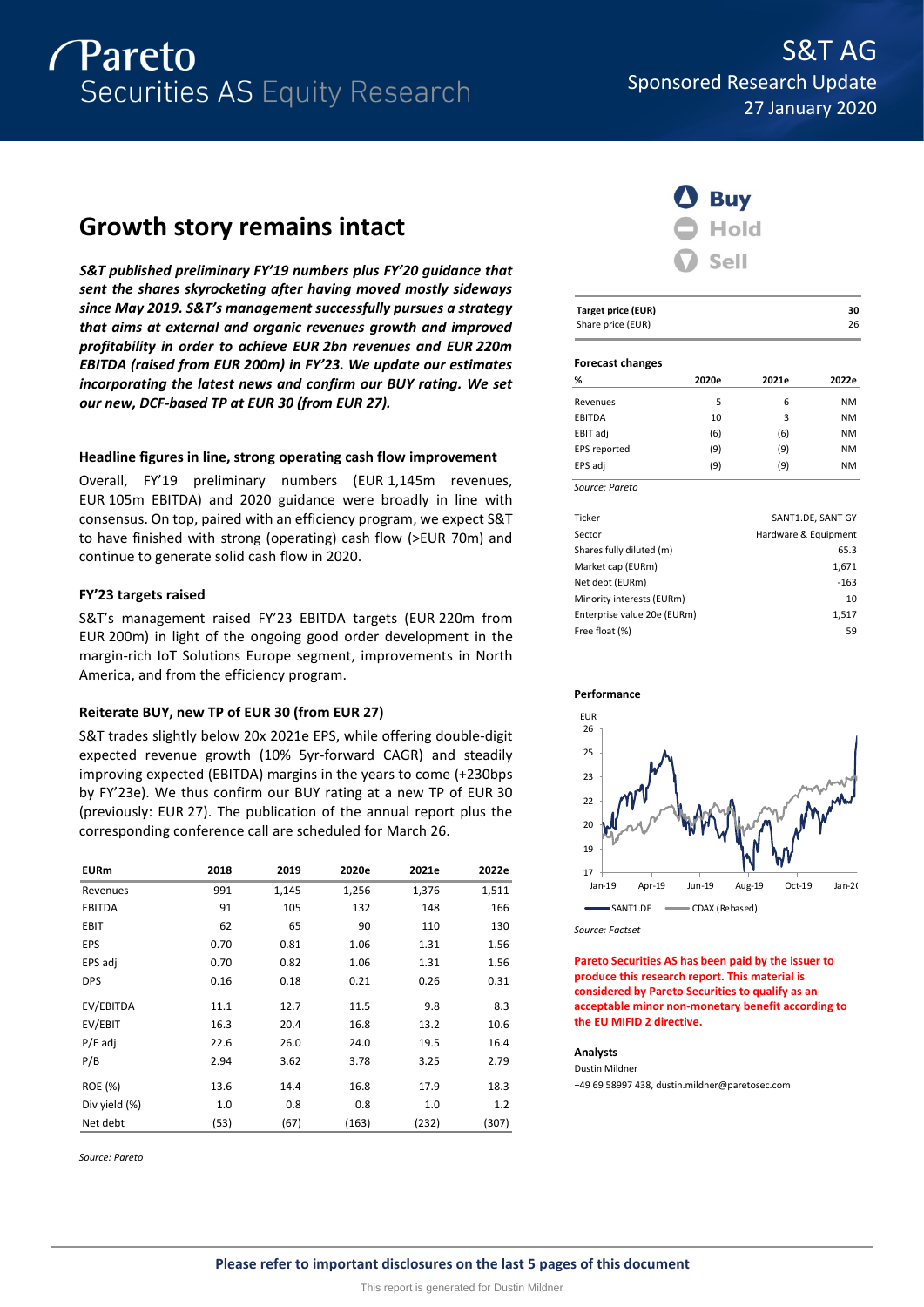# **FY'19 review and outlook**

**Q4'19 in-line, FY'20 guidance achievable,strong CF finish expected**

|                      |              |      | Actual |            | Consensus |       |  |
|----------------------|--------------|------|--------|------------|-----------|-------|--|
| S&T AG               |              | 2018 | 2019   | <b>VOV</b> | 2019      | Delta |  |
| <b>Revenues</b>      | <b>EURm</b>  | 991  | 1,145  | 16%        | 1.149     | 0%    |  |
| <b>EBITDA</b>        | $\mathbf{u}$ | 91   | 105    | 16%        | 104       | 1%    |  |
| <b>EBITDA</b> margin | %            | 9.1% | 9.2%   | 3 bps      | 9.0%      | 11 BP |  |

S&T published preliminary FY'19 headline numbers that have been anticipated by consensus estimates, by and large. While revenues were already guided with EUR 1,145m, EBITDA was previously supposed to only exceed EUR 100m. The company now officially expects EBITDA to have come in at EUR 105m, three weeks after fiscal year-end.

The press release states that operating cash flow should be significantly increased over FY'18 driven by the company's "profitability-efficiency-cash flow" (PEC) program (more on this below). Given the details of the plan, we consider that EUR 30m positive operating cash flow could be expected from swings in NWC alone, while increases in profitability / earnings contributions could add roundabout another EUR 30m-35m. In the absence of one-offs or other cashrelevant items, this would raise op. cash flow to above EUR 70m in FY'19 (vs EUR 35.5m in FY'18). Since the program is ongoing, we expect further improvements in operating cash flow in FY'19/20e.

For FY'20e, S&T's targets appear realistic to us, assuming a successful turnaround of the recently acquired Kapsch CarrierCom / Kapsch PublicTransportCom. In FY'19, the newly acquired businesses should have incurred losses of c. EUR 1.5m on EBITDA level. For FY'20, S&T's management already targets a 10% EBITDA margin in FY'20 for the Kapsch units (on EUR 100m consolidated revenues). The successful execution should therefore make a meaningful contribution to achieve FY'20 targets, in our view. Accordingly, we think that the targets have been chosen to be met with a high degree of certainty and might be raised during the year to give credit to a mix of successful M&A integration / operating leverage in the remainder of the group / improved profitability from the PEC program.

At the same time, S&T's management revised its FY'23 targets. The EUR 2bn revenue target (including acquisitions) remains in place, while the target for EBITDA has been set at EUR 220m (previously: EUR 200m). Additionally, an EPS target of EUR 1.75 was issued (new).

# **Management guidance**

|             | Actual | <b>Management guidance</b> | Pareto |            | <b>Consensus</b> |        |
|-------------|--------|----------------------------|--------|------------|------------------|--------|
|             | 2019   | 2020e (currently)          | 2020e  | <b>VOV</b> | 2020e            | yoy    |
| <b>EURm</b> | 1.145  | 1,250                      | 1.256  | 10%        | 1.310            | 5%     |
|             | 105    | 130                        | 132    | 26%        | 130              | 0%     |
| %           | 9.2%   | 10.4%                      | 10.5%  | $133$ bps  | 9.9%             | 75 bps |
|             |        |                            |        |            |                  |        |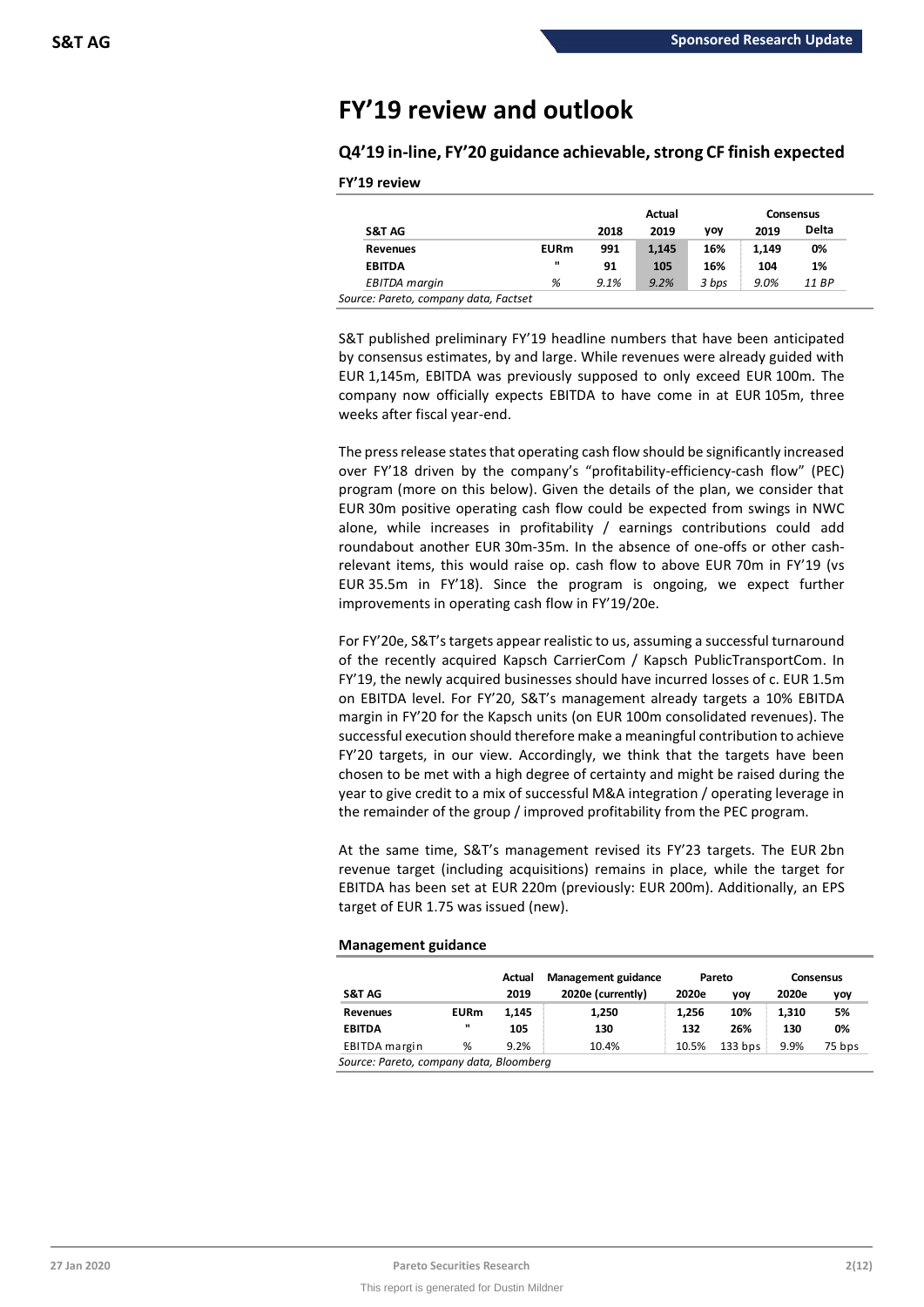# **Profitability – Efficiency – Cash Flow (PEC) program: Status update**

One of the reasons, we expect strong Q4'19 operating cash flow is the PEC program that has been initiated by S&T's management during the year 2019. As the name suggests, the program aims at optimizing processes and streamlining the organization in order to save costs and net working capital to eventually boost the EBITDA margin by 2pp by 2023 and generate more than EUR 60m cash across the group.

As of the end of January 2020, S&T is still in the process of rolling out new technologies globally to benefit from scale economies. On a quantitative basis, the company identified measures to save EUR 20m p.a. from H1'20. Accordingly, we expect further margin improvement on group level from this program, kicking in this year. The "efficiency" side of the program appears to be almost completed as the corporate structure has been simplified and a general tax optimization program has been adapted.

Finally, management has introduced measures to reduce working capital. So, inventory reductions of EUR 20m can be expected to have been realized in Q4'19, while renegotiations of supplier contracts should have led to another EUR 10m working capital reduction. In sum, we expect a sizeable NWC swing towards the end of FY'19. S&T targets a reduction of NWC from 22% (H1'19) to 13% of sales (previously: 15%) by the end of 2020 (Note that NWC is defined as inventory + trade accounts receivable + contract assets – trade accounts payable).

# **M&A – an essential part of the 2023 agenda**

We like S&T's successful M&A approach of acquiring either volume suppliers or "technology pearls", the latter often being acquired in the context of "buy-andturnaround" situations. S&T has proven to be fast in executing the latter while leveraging synergies / eliminating costs fast, lifting value for its shareholders. Exemplary, the Kapsch acquisitions (purchase price: EUR 3) made in Q2'19 were turned around faster than initially expected, such that losses should have amounted to only EUR 1.5m in FY'19 (previously: EUR (4.9)m). By the end of FY'20, S&T expects that after successful integration into the group, Kapsch will already contribute 10% EBITDA margins on EUR 100m revenues. The smaller acquisition of the software producer AIS Automation made in Q4'19 adds 140 people and a low double-digit EUR m amount of revenues to the group in 2020, according to our estimates. On aggregate, we would expect that S&T plans to consolidate EUR 200m-250m additional revenues from acquisitions until 2023.

# **Updating our estimates**

Regarding developments in S&T's core markets in Central and Eastern Europe, market research provider IDC (May 2019 Worldwide Seminannual ICT Spending Guide) estimates that ICT spending in Eastern Europe will be driven by the topics cloud, mobility, and IoT for telecom companies and growth should remain strong until 2022. They also forecast ongoing spending on hardware, in order to keep the infrastructure up-to-date. Overall, we would regard these trends as supportive for S&T's business lines. Factset consensus for 2020 nominal GDP growth forecasts for S&T's largest geographic markets Germany, USA, Austria, and Poland stand at 3.9%, 2.0%, 2.6%, and 6.2%, respectively.

Growth in global IT services is expected to pick up in 2020 again, according to industry analysts at Gartner (January 2020 update: 5.0% vs 3.9% in 2019). Considering S&T's tilt towards Eastern European countries we expect that the company can continue to grow at faster rates than Western European countries, albeit at a marginally slower pace than in previous years as economic growth is expected to cool down somewhat. For the years 2020 and 2021, we thus assume IT services growth rates at around 6%, in line with updated management targets (previously: 5%).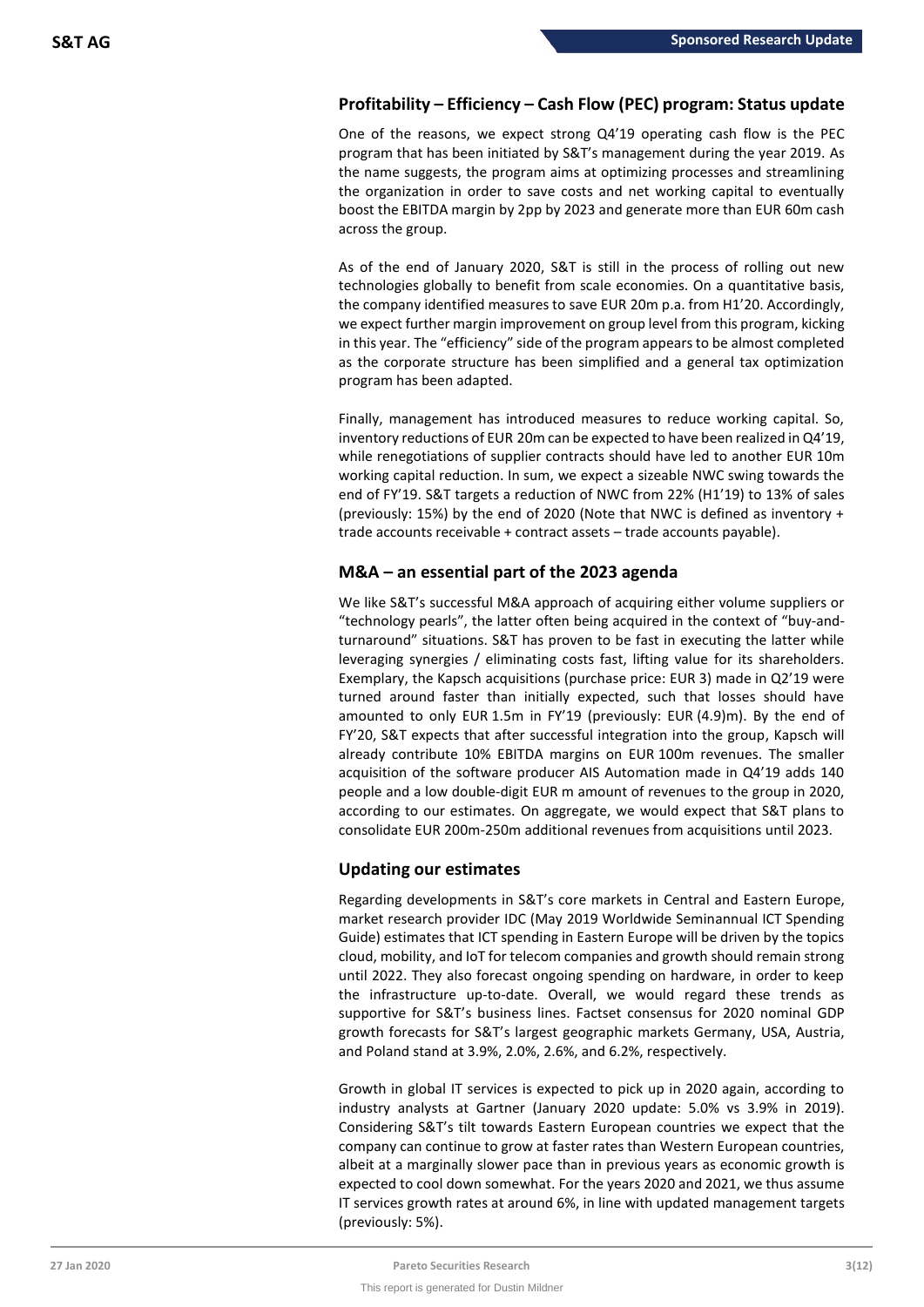We estimate that first-time consolidation of acquisitions contributes revenues north of EUR 50m in FY'20. We continue our practice to neglect growth from potential future M&A, as the potential terms provide to many moving parts to take into account. Regarding EBITDA, the EUR 130m target seems conservative to us, assuming a successful integration of the Kapsch acquisitions (+EUR 11.5m yoy) and targeted cost savings in 2020 (up to EUR 20m within 12 months since the start of PEC).

# **Valuation**

Incorporating our estimates into our DCF model, we derive a new fair value of EUR 30 (23x 2021e EPS). Technically, we raise our revenues estimates, but lower our earnings estimates compared with our latest update. The lower earnings result from an increase in assumed depreciations, which naturally do not impact cash flow. We also choose a more conservative tax rate that reflects a normalization towards 23-25% in the long-run, as tax-loss carry-forwards are expected to cease eventually (negative CF impact). As explained above, we incorporate a positive CF effect from lower NWC due to the PEC program, and a normalization of NWC in line with revenues growth afterwards. Finally, the recently concluded share buyback program reduces the number of outstanding shares by around 800k.

# **DCF analysis**

|                                  |         |              | <b>Phase I</b> |       |                       |       |       | <b>Phase II</b> |                     |         | <b>Phase III</b> |
|----------------------------------|---------|--------------|----------------|-------|-----------------------|-------|-------|-----------------|---------------------|---------|------------------|
| <b>EUR</b> m                     | 2020e   | 2021e        | 2022e          | 2023e | 2024e                 | 2025e | 2026e | 2027e           | 2028e               | 2029e   |                  |
|                                  |         |              |                |       |                       |       |       |                 |                     |         |                  |
| <b>Revenues</b>                  | 1,256   | 1,376        | 1,511          | 1,660 | 1,825                 | 1,982 | 2,127 | 2,254           | 2,359               | 2,437   |                  |
| growth rate                      | 10%     | 10%          | 10%            | 10%   | 10%                   | 9%    | 7%    | 6%              | 5%                  | 3%      |                  |
| <b>EBITDA</b>                    | 132     | 148          | 166            | 191   | 210                   | 225   | 238   | 247             | 254                 | 257     |                  |
| <b>EBIT</b> margin               | 10.5%   | 10.8%        | 11.0%          | 11.5% | 11.5%                 | 11.4% | 11.2% | 11.0%           | 10.8%               | 10.5%   |                  |
| <b>EBIT</b>                      | 90      | 110          | 130            | 155   | 174                   | 184   | 193   | 199             | 203                 | 205     |                  |
| <b>EBIT</b> margin               | 7.2%    | 8.0%         | 8.6%           | 9.3%  | 9.5%                  | 9.3%  | 9.1%  | 8.8%            | 8.6%                | 8.4%    |                  |
| Tax                              | (14)    | (18)         | (22)           | (28)  | (35)                  | (38)  | (41)  | (43)            | (45)                | (46)    |                  |
| Tax rate                         | 15%     | 16%          | 17%            | 18%   | 20%                   | 21%   | 21%   | 22%             | 22%                 | 23%     |                  |
| Depr. & Amort.                   | 41      | 38           | 36             | 36    | 36                    | 41    | 45    | 48              | 50                  | 52      |                  |
| % of sales                       | 3.3%    | 2.8%         | 2.4%           | 2.2%  | 2.0%                  | 2.1%  | 2.1%  | 2.1%            | 2.1%                | 2.1%    |                  |
| Capex                            | (28)    | (31)         | (34)           | (37)  | (41)                  | (45)  | (48)  | (51)            | (53)                | (55)    |                  |
| % of sales                       | 2.3%    | 2.3%         | 2.3%           | 2.3%  | 2.3%                  | 2.3%  | 2.3%  | 2.3%            | 2.3%                | 2.3%    |                  |
| Change in WC & P                 | 25      | (10)         | (11)           | (13)  | (14)                  | (15)  | (16)  | (17)            | (18)                | (19)    |                  |
| % of sales                       | $-2.0%$ | 0.7%         | 0.8%           | 0.8%  | 0.8%                  | 0.8%  | 0.8%  | 0.8%            | 0.8%                | 0.8%    |                  |
| <b>Free Cash Flow</b>            | 115     | 89           | 99             | 113   | 120                   | 128   | 133   | 136             | 138                 | 137     | 2,434            |
| growth rate                      | nm      | (22)%        | 11%            | 14%   | 6%                    | 6%    | 4%    | 3%              | 1%                  | $(0)$ % | 2%               |
| <b>Present Value FCF</b>         | 107     | 77           | 79             | 84    | 83                    | 82    | 79    | 75              | 71                  | 65      | 1,160            |
|                                  |         |              |                |       |                       |       |       |                 |                     |         |                  |
| <b>PV Phase I</b>                |         | 431          |                |       | <b>Risk free rate</b> |       | 3.5%  |                 | Targ. equity ratio  |         | 70%              |
| <b>PV Phase II</b>               |         | 373          |                |       | <b>Premium Equity</b> |       | 5.0%  |                 | <b>Beta</b>         |         | 1.2              |
| <b>PV Phase III</b>              |         | 1,160        |                |       | <b>Premium Debt</b>   |       | 2.0%  |                 | <b>WACC</b>         |         | 7.8%             |
| <b>Enterprise value</b>          |         | 1,964        |                |       | Sensitivity           |       |       |                 | Growth in phase III |         |                  |
| - Net Debt (Cash)                |         | (12)         |                |       |                       |       | 1.0%  | 1.5%            | 2.0%                | 2.5%    | 3.0%             |
| - Pension Provisions             |         | $\mathbf{2}$ |                |       |                       | 7.0%  | 31.0  | 32.7            | 34.8                | 37.4    | 40.6             |
| - Minorities & Peripherals       |         | 10           |                |       |                       | 7.4%  | 29.0  | 30.5            | 32.3                | 34.4    | 37.0             |
| + MV of financial assets         |         | 0            |                |       | <b>WACC</b>           | 7.8%  | 27.3  | 28.6            | 30.1                | 31.9    | 34.0             |
| - Paid-out dividends for last FY |         | 0            |                |       |                       | 8.1%  | 25.8  | 26.9            | 28.1                | 29.7    | 31.5             |
| +/- Other EV items               |         | 0            |                |       |                       | 8.5%  | 24.4  | 25.3            | 26.4                | 27.7    | 29.3             |
|                                  |         |              |                |       |                       |       |       |                 |                     |         |                  |
| <b>Equity value</b>              |         | 1,964        |                |       |                       |       |       |                 |                     |         |                  |
| Number of shares (m)             |         | 65           |                |       |                       |       |       |                 |                     |         |                  |
| Value per share $(\epsilon)$     |         | 30           |                |       |                       |       |       |                 |                     |         |                  |
| Current Price $(\epsilon)$       |         | 25.58        |                |       |                       |       |       |                 |                     |         |                  |
| Upside                           |         | 17%          |                |       |                       |       |       |                 |                     |         |                  |
| e: Pareto                        |         |              |                |       |                       |       |       |                 |                     |         |                  |

*Source: Pareto*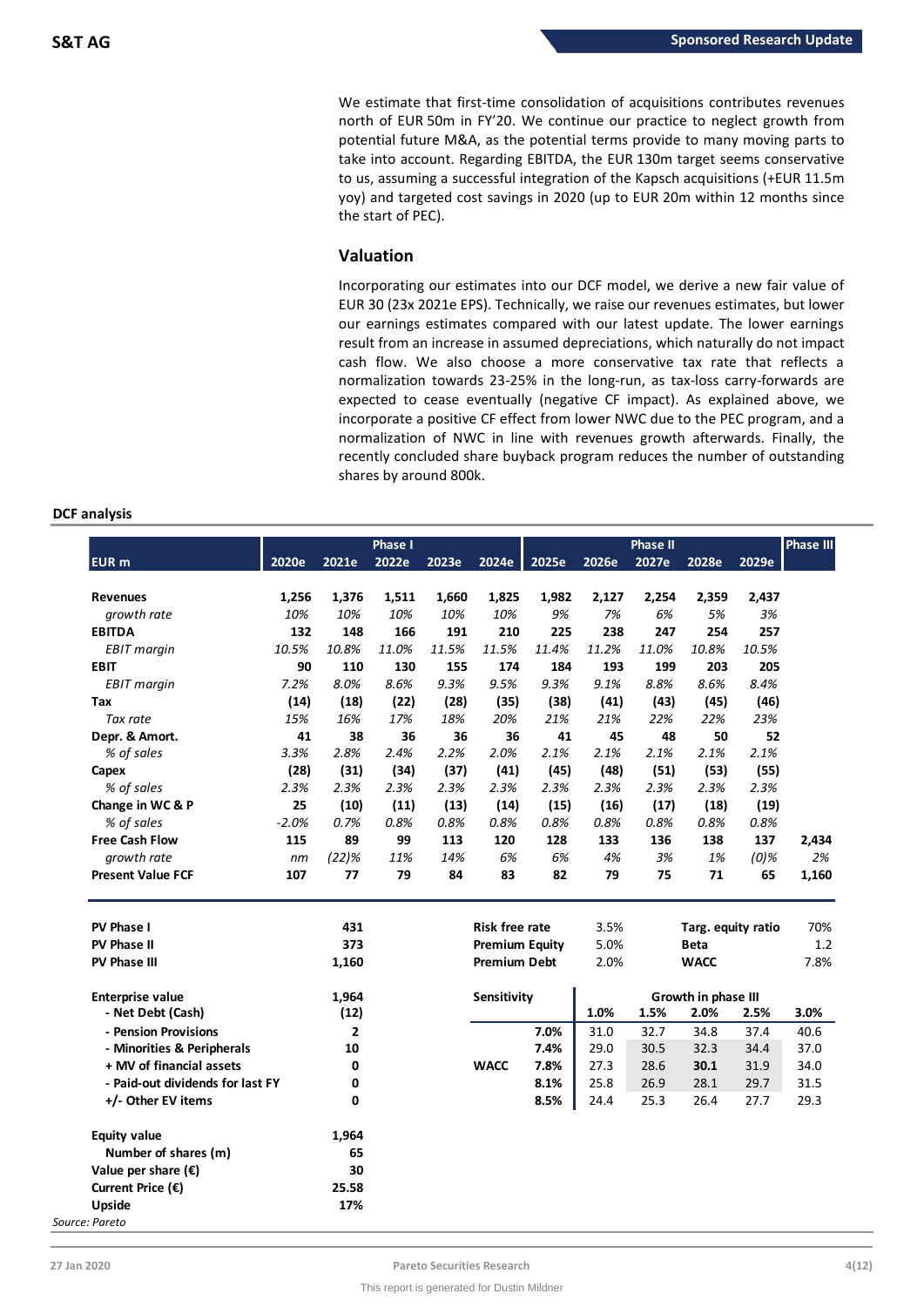Although the shares already gained 16% since the release of FY'2020 guidance, we continue to see share price upside within our 12-month time horizon and consider S&T's shares as one of the most interesting situations in our universe, trading slightly below 20x 2021e EPS, while offering double-digit expected revenues growth and steadily improving expected profitability in the years to come. We confirm our BUY rating at a new TP of EUR 30 (previously: EUR 27).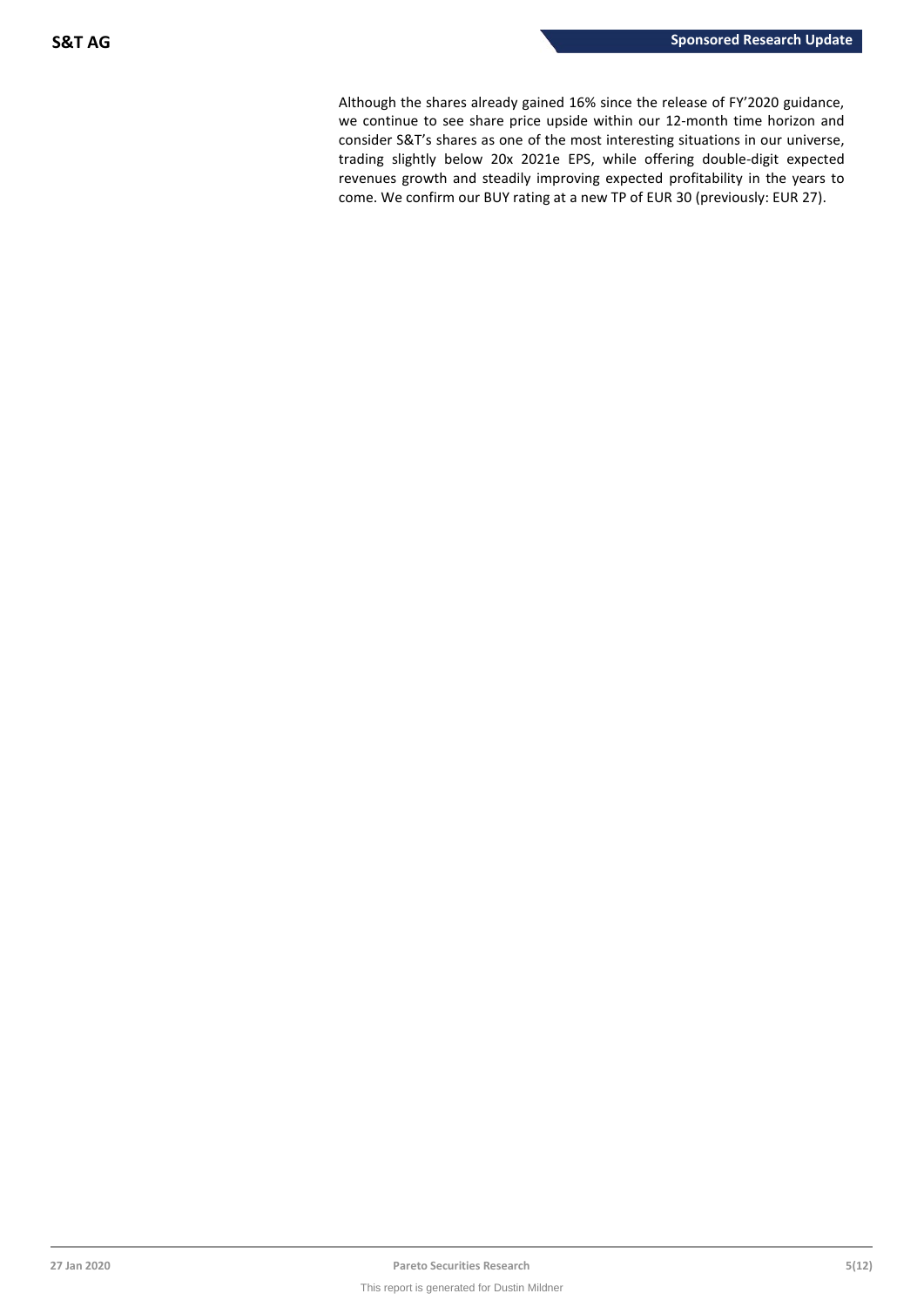

# **Investment case in charts**

# **S&T – FY'18 revenues split by product S&T– FY'18 geographical revenue split**



# **S&T – Segment revenue development S&T – Quarterly development**

service projects



*Source: Pareto, company data Source: Pareto, company data*

# **S&T – Group financial development S&T – Shareholder structure**





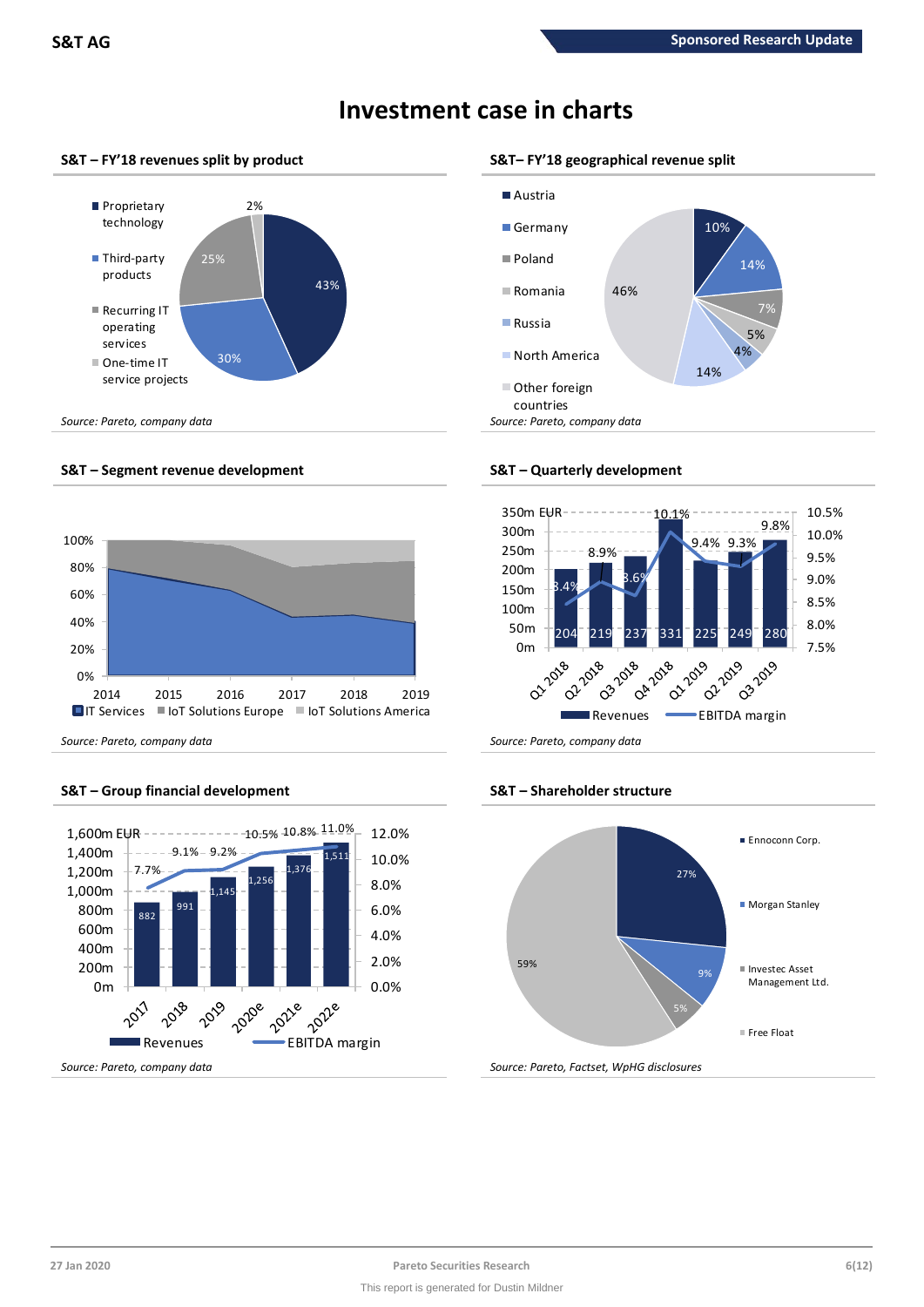| PROFIT & LOSS (fiscal year) (EURm)             | 2015                     | 2016           | 2017                     | 2018                     | 2019           | 2020e                    | 2021e                    | 2022e   |
|------------------------------------------------|--------------------------|----------------|--------------------------|--------------------------|----------------|--------------------------|--------------------------|---------|
| <b>Revenues</b>                                | 468                      | 504            | 882                      | 991                      | 1,145          | 1,256                    | 1,376                    | 1,511   |
| <b>EBITDA</b>                                  | 28                       | 34             | 68                       | 91                       | 105            | 132                      | 148                      | 166     |
| Depreciation & amortisation                    | (8)                      | (10)           | (26)                     | (29)                     | (40)           | (41)                     | (38)                     | (36)    |
| EBIT                                           | 21                       | 24             | 42                       | 62                       | 65             | 90                       | 110                      | 130     |
| Net interest                                   | (3)                      | (4)            | (6)                      | (5)                      | (6)            | (9)                      | (8)                      | (7)     |
| Other financial items                          | $\overline{\phantom{a}}$ | $\overline{a}$ | $\overline{\phantom{a}}$ | $\overline{\phantom{a}}$ | $\blacksquare$ | $\overline{\phantom{a}}$ | $\blacksquare$           |         |
| <b>Profit before taxes</b>                     | 18                       | 20             | 35                       | 56                       | 59             | 82                       | 102                      | 123     |
| Taxes                                          | (1)                      | 0              | (6)                      | (8)                      | (7)            | (12)                     | (16)                     | (21)    |
| Minority interest                              | (2)                      | (6)            | (7)                      | (3)                      | $\overline{2}$ | $\overline{\phantom{a}}$ |                          |         |
| Net profit                                     | 16                       | 15             | 23                       | 45                       | 53             | 70                       | 86                       | 102     |
| <b>EPS</b> reported                            | 0.36                     | 0.33           | 0.43                     | 0.70                     | 0.81           | 1.06                     | 1.31                     | 1.56    |
| <b>EPS adjusted</b>                            | 0.36                     | 0.31           | 0.43                     | 0.70                     | 0.82           | 1.06                     | 1.31                     | 1.56    |
| <b>DPS</b>                                     | 0.08                     | 0.10           | 0.13                     | 0.16                     | 0.18           | 0.21                     | 0.26                     | 0.31    |
| <b>BALANCE SHEET (EURm)</b>                    | 2015                     | 2016           | 2017                     | 2018                     | 2019           | 2020e                    | 2021e                    | 2022e   |
| Tangible non current assets                    | 15                       | 28             | 32                       | 37                       | 28             | 20                       | 15                       | 14      |
| Other non-current assets                       | 76                       | 184            | 195                      | 218                      | 281            | 276                      | 274                      | 273     |
| Other current assets                           | 168                      | 331            | 361                      | 421                      | 419            | 371                      | 392                      | 415     |
| Cash & equivalents                             | 60                       | 126            | 217                      | 172                      | 317            | 403                      | 459                      | 535     |
| <b>Total assets</b>                            | 319                      | 669            | 805                      | 848                      | 1,045          | 1,070                    | 1,140                    | 1,236   |
| Total equity                                   | 102                      | 241            | 332                      | 367                      | 394            | 452                      | 523                      | 608     |
| Interest-bearing non-current debt              | 51                       | 94             | 115                      | 119                      | 250            | 240                      | 227                      | 227     |
| Interest-bearing current debt                  |                          |                | $\overline{\phantom{a}}$ |                          |                | $\overline{\phantom{a}}$ | $\overline{\phantom{a}}$ |         |
| Other Debt                                     | 166                      | 332            | 356                      | 360                      | 399            | 377                      | 387                      | 399     |
| Total liabilites & equity                      | 319                      | 669            | 805                      | 848                      | 1,045          | 1,070                    | 1,140                    | 1,236   |
| <b>CASH FLOW (EURm)</b>                        | 2015                     | 2016           | 2017                     | 2018                     | 2019           | 2020e                    | 2021e                    | 2022e   |
| Cash earnings                                  | 23                       | 131            | 46                       | 48                       | 91             | 111                      | 124                      | 138     |
| Change in working capital                      | 3                        | (70)           | (1)                      | (12)                     | (9)            | 25                       | (10)                     | (11)    |
| Cash flow from investments                     | (10)                     | (74)           | (39)                     | (63)                     | (43)           | (28)                     | (31)                     | (34)    |
| Cash flow from financing                       | (1)                      | 72             | 93                       | (21)                     | 106            | (22)                     | (26)                     | (17)    |
| Net cash flow                                  | 21                       | 65             | 91                       | (45)                     | 145            | 86                       | 56                       | 76      |
| <b>CAPITALIZATION &amp; VALUATION (EURm)</b>   | 2015                     | 2016           | 2017                     | 2018                     | 2019           | 2020e                    | 2021e                    | 2022e   |
| Share price (EUR end)                          | $6.0$                    | 8.7            | 18.0                     | 15.8                     | 21.3           | 25.6                     | 25.6                     | 25.6    |
| Number of shares end period                    | 44                       | 49             | 63                       | 66                       | 65             | 65                       | 65                       | 65      |
| Net interest bearing debt                      | (9)                      | (32)           | (102)                    | (53)                     | (67)           | (163)                    | (232)                    | (307)   |
| <b>Enterprise value</b>                        | 254                      | 481            | 1,066                    | 1,003                    | 1,333          | 1,517                    | 1,449                    | 1,373   |
| EV/Sales                                       | 0.5                      | $1.0\,$        | $1.2\,$                  | $1.0\,$                  | $1.2\,$        | $1.2\,$                  | $1.1\,$                  | 0.9     |
| EV/EBITDA                                      | $9.0\,$                  | 14.0           | 15.7                     | 11.1                     | 12.7           | 11.5                     | 9.8                      | 8.3     |
| EV/EBIT                                        | 12.0                     | 19.9           | 25.5                     | 16.3                     | 20.4           | 16.8                     | 13.2                     | 10.6    |
| P/E reported                                   | 16.4                     | 26.3           | 41.5                     | 22.6                     | 26.2           | 24.0                     | 19.5                     | 16.4    |
| P/E adjusted                                   | 16.4                     | 28.4           | 41.5                     | 22.6                     | 26.0           | 24.0                     | 19.5                     | 16.4    |
| P/B                                            | $2.6\,$                  | $2.8\,$        | 3.7                      | 2.9                      | 3.6            | 3.8                      | 3.3                      | 2.8     |
| <b>FINANCIAL ANALYSIS &amp; CREDIT METRICS</b> | 2015                     | 2016           | 2017                     | 2018                     | 2019           | 2020e                    | 2021e                    | 2022e   |
| ROE adjusted (%)                               | 16.5                     | 7.9            | 7.9                      | 12.9                     | 14.1           | 16.4                     | 17.6                     | 18.0    |
| Dividend yield (%)                             | $1.3\,$                  | $1.1\,$        | 0.7                      | $1.0\,$                  | $0.8\,$        | 0.8                      | $1.0\,$                  | 1.2     |
| EBITDA margin (%)                              | $6.1\,$                  | 6.8            | 7.7                      | 9.1                      | 9.2            | 10.5                     | 10.8                     | 11.0    |
| EBIT margin (%)                                | 4.5                      | 4.8            | 4.7                      | $6.2$                    | 5.7            | 7.2                      | 8.0                      | $8.6\,$ |
| NIBD/EBITDA                                    | (0.33)                   | (0.93)         | (1.50)                   | (0.58)                   | (0.64)         | (1.24)                   | (1.57)                   | (1.85)  |
| EBITDA/Net interest                            | 10.73                    | 8.28           | 10.72                    | 17.56                    | 16.93          | 15.35                    | 18.98                    | 23.63   |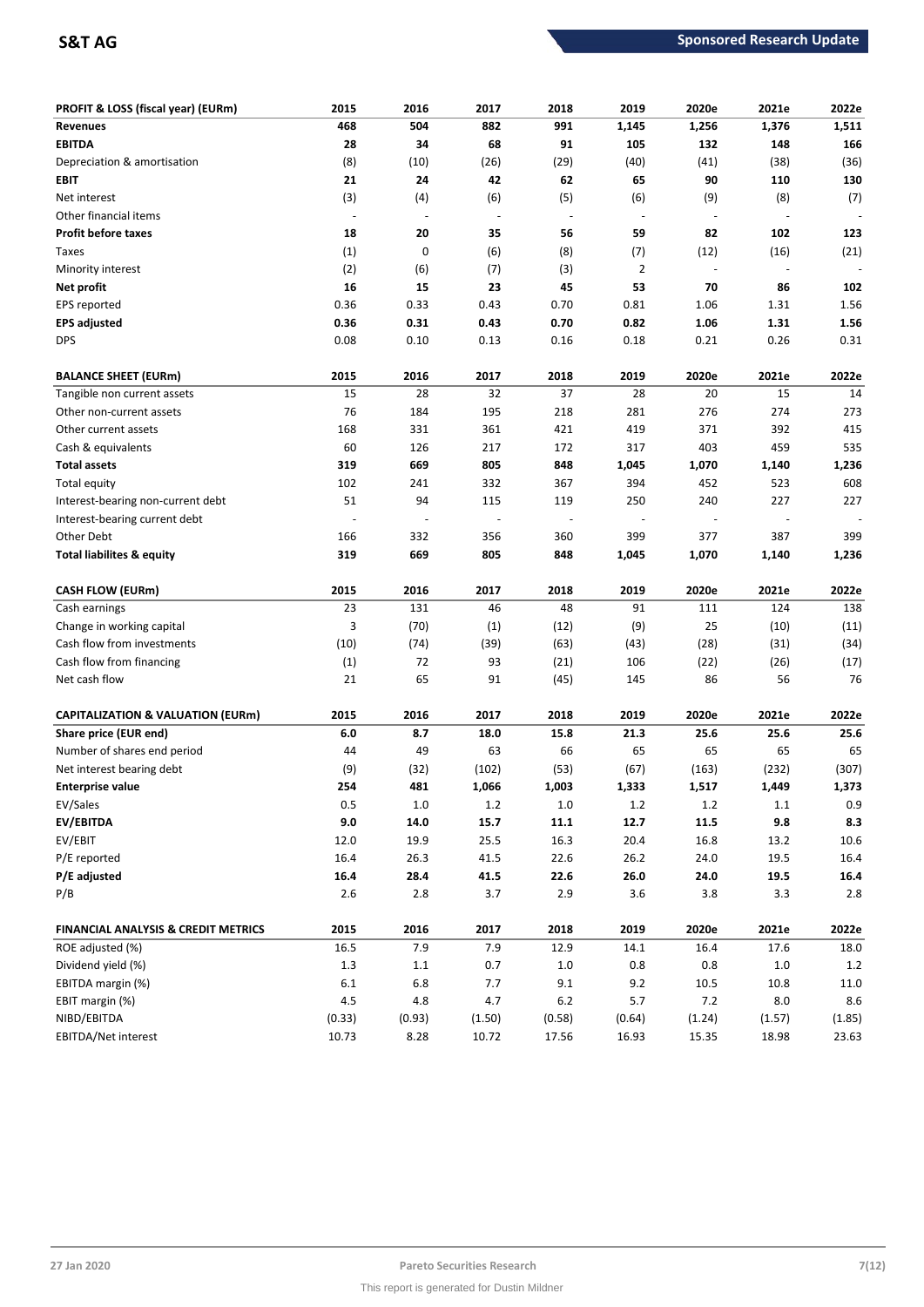## **Disclaimer and legal disclosures**

### **Origin of the publication or report**

This publication or report originates from Pareto Securities AS ("Pareto Securities"), reg. no. 956 632 374 (Norway), Pareto Securities AB, reg. no. 556206-8956 (Sweden) or Pareto Securities Limited, reg. no. 3994976, (United Kingdom) (together the Group Companies or the "Pareto Securities Group") acting through their common un it Pareto Securities Research. The Group Companies are supervised by the Financial Supervisory Authority of their respective home countries.

### **Content of the publication or report**

This publication or report has been prepared solely by Pareto Securities Research.

Opinions or suggestions from Pareto Securities Research may deviate from recommendations or opinions presented by other departments or companies in the Pareto Securities Group. The reason may typically be the result of differing time horizons, methodologies, contexts or other factors.

#### **Sponsored research**

Please note that if this report is labelled as "sponsored research" on the front page, Pareto Securities has entered into an agreement with the company about the preparation of research reports and receives compensation from the company for this service. Sponsored research is prepared by the Research Department of Pareto Securities without any instruction rights by the company. Sponsored research is however commissioned for and paid by the company and such material is considered by Pareto Securities to qualify as an acceptable minor non-monetary benefit according to the EU MiFID II Directive.

#### **Basis and methods for assessment**

Opinions and price targets are based on one or more methods of valuation, for instance cash flow analysis, use of multiples, behavioral technical analyses of underlying market movements in combination with considerations of the market situation and the time horizon. Key assumptions of forecasts, price targets and projections in research cited or reproduced appear in the research material from the named sources. The date of publication appears from the research material cited or reproduced. Opinions and estimates may be updated in subsequent versions of the publication or report, provided that the relevant company/issuer is treated anew in such later versions of the publication or report.

Pareto Securities Research may provide credit research with more specific price targets based on different valuation methods, including the analysis of key credit ratios and other factors describing the securities creditworthiness, peer group analysis of securities with similar creditworthiness and different DCF-valuations. All descriptions of loan agreement structures and loan agreement features are obtained from sources which Pareto Securities Research believes to be reliable, but Pareto Securities Research does not represent or warrant their accuracy. Be aware that investors should go through the specific complete loan agreement before investing in any bonds and not base an investment decision based solely on information contained in this publication or report.

Pareto Securities Research has no fixed schedule for updating publications or reports.

Unless otherwise stated on the first page, the publication or report has not been reviewed by the issuer before dissemination. In instances where all or part of a report is presented to the issuer prior to publication, the purpose is to ensure that facts are correct.

#### **Validity of the publication or report**

All opinions and estimates in this publication or report are, regardless of source, given in good faith and may only be valid as of the stated date of this publication or report and are subject to change without notice.

#### **No individual investment or tax advice**

The publication or report is intended only to provide general and preliminary information to investors and shall not be construed as the basis for any investment decision. This publication or report has been prepared by Pareto Securities Research as general information for private use of investors to whom the publication or report has been distributed, but it is not intended as a personal recommendation of partiɑɪlar financial instruments or strategies and thus it does not provide individually tailored investmen tadvice, and does not take into account the individual investor's particular<br>financial situation suitability of an investment as regards his/her financial and fiscal situation and investment objectives. The investor bears the risk of losses in connection with an investment.

Before acting on any information in this publication or report, we recommend consulting your financial advisor.

The information contained in this publication or report does not constitute advice on the tax consequences of making any particular investment decision. Each investor shall make his/her own appraisal of the tax and other financial merits of his/her investment.

#### **Sources**

This publication or report may be based on or contain information, such as opinions, recommendations, estimates, price targets and valuations which emanate from Pareto Securities Research' analysts or representatives, publicly available information, information from other units or companies in the Group Companies, or other named sources.

To the extent this publication or report is based on or contains information emanating from other sources ("Other Sources") than Pareto Securities Research ("External Information"), Pareto Securities Research has deemed the Other Sources to be reliable but neither the companies in the Pareto Securities Group, others associated or affiliated with said companies nor any other person, guarantee the accuracy, adequacy or completeness of the External Information.

#### **Ratings**

| Equity ratings: | "Buy"  | Pareto Securities Research expects this financial instrument's total return to exceed 10% over the next 12 months                   |
|-----------------|--------|-------------------------------------------------------------------------------------------------------------------------------------|
|                 | "Hold" | Pareto Securities Research expects this financial instrument's total return to be between -10% and 10% over the next 12 months      |
|                 | "Sell" | Pareto Securities Research expects this financial instrument's total return to be negative by more than 10% over the next 12 months |

Analysts Certification<br>The research analyst(s) whose name(s) appear on research reports prepared by Pareto Securities Research certify that: (i) all of the views expressed in the research report accurately reflect their pe "Hold" Pareto Securities Research expects this financial instrument's total return to be between -10% and 10% over the next 12 months<br>"Sell" Pareto Securities Research expects this financial instrument's total return to be research analysts in research reports that are prepared by Pareto Securities Research.

The research analysts whose names appears on research reports prepared by Pareto Securities Research received compensation that is based upon various factors including Pareto Securities' total revenues, a portion of which are generated by Pareto Securities' investment banking activities.

#### **Limitation of liability**

Pareto Securities Group or other associated and affiliated companies assume no liability as regards to any investment, divest ment or retention decision taken by the investor on the basis of this publication or report. In no event will entities of the Pareto Securities Group or other associated and affiliated companies be liable for direct, indirect or incidental, special or consequential damages resulting from the information in this publication or report.

Neither the information nor any opinion which may be expressed herein constitutes a soligitation by Pareto Securities Research of purchase or sale of any securities nor does it constitute a soligitation to any person in any jurisdiction where soligitation would be unlawful. All information contained in this research report has been compiled from sources believed to be reliable. However, no representation or warranty, express or implied, is made with respect to the completeness or accuracy of its contents, and it is not to be relied upon as authoritative.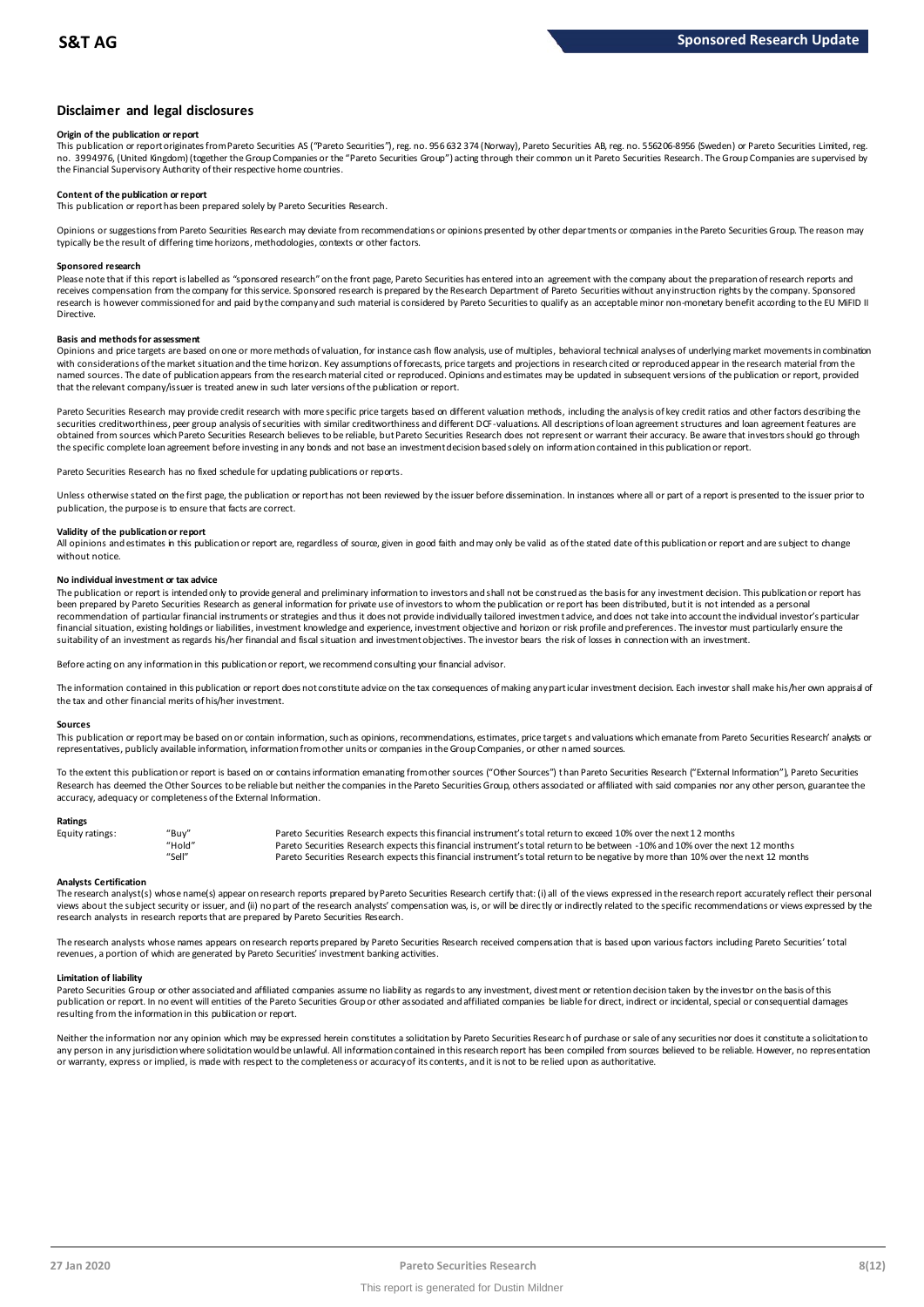### **Risk information**

The risk of investing in certain financial instruments, including those mentioned in this document, is generally high, as their market value is exposed to a lot of different factors such as the operational and financial conditions of the relevant company, growth prospects, change in interest rates, the economic and political environment, foreign exchange rates, shifts in market sentiments etc. Where an investment metally propert the investor. Past performance is not a guide to future performance. Estimates of future performance are based on assumptions that may not be realized. When investing in individual shares, the investor may lose all or part of the investments.

#### **Conflicts of interest**

Companies in the Pareto Securities Group, affiliates or staff of companies in the Pareto Securities Group, may perform services for, solicit business from, make a market in, hold long or short positions in, or otherwise be interested in the investments (including derivatives) of any company mentioned in the publication or report.

In addition Pareto Securities Group, or affiliates, may from time to time have a broking, advisory or other relationship with a company which is the subject of or referred to in the relevant Research, including acting as that company's official or sponsoring broker and providing investment banking or other financial services. It is the policy of Pareto to seek to act as corporate adviser or broker to some of the<br>companies which a

To limit possible conflicts of interest and counter the abuse of inside knowledge, the analysts of Pareto Securities Research are subject to internal rules on sound ethical conduct, the management of inside<br>information, ha legislation and relevant industry standards. The object of the internal rules is for example to ensure that no analyst will abuse or cause others to abuse confidential information. It is the policy of Pareto Securities Research that no link exists between revenues from capital markets activities and individual analyst remuneration. The Group Companies are members of national stockbrokers' associations in each of the countries in which the Group Companies have their head offices. Internal rules have been developed in accordance with recommendations issued by the stockbrokers associations. This material has been prepared following the Pareto Securities Conflict of Interest Policy.

The guidelines in the policy indude rules and measures aimed at achieving a sufficient degree of independence between various departments, business areas and sub-business areas within the Pareto<br>Securities Group in order t measures is to restrict the flow of information between certain business areas and sub-business areas within the Pareto Securities Group, where conflicts of interest may arise and to safeguard the impartialness of the empl The guidelines in the policy indude rules and measures aimed at achieving a sufficient degree of independence between various departments, business areas and sub-business areas within the Pareto<br>Securities Group in order t Walls, to restrict the flows of sensitive information from such departments. The internal guidelines also include, without limitation, rules aimed at securing the impartialness of, e.g., analysts working in the<br>Pareto Secu Pareto Securities Group rules concerning contacts with covered companies and rules concerning personal account trading carried out by analysts.

#### **Distribution restriction**

The securities referred to in this publication or report may not be eligible for sale in some jurisdictions and persons into whose possession this document comes should inform themselves about and observe Pareto Securities Group rules concerning contacts with covered companies and rules concerning personal account trading carried out by analysts.<br>Distribution restriction<br>The securities referred to in this publication or rep Authority (FCA).

This research is only intended for and may only be distributed to institutional investors in the United States and U.S entities seeking more information about any of the issuers or securities discussed in this report should contact Pareto Securities Inc. at 150 East 52nd Street, New York, NY 10022, Tel. 212 829 4200.

Pareto Securities Inc. is a broker-dealer registered with the U.S. Securities and Exchange Commission and is a member of FINRA & SIPC. U.S. To the extent required by applicable U.S. laws and regulations, Pareto Securities Inc. accepts responsibility for the contents of this publication. Investment products provided by or through Pareto Securities Inc. or Pareto Securities Research are not FDIC insured, may lose value and are not guaranteed by Pareto Securities Inc. or Pareto Securities Research. Investing in non-U.S. securities may entail certain risks. This document does not constitute or form part of any offer for sale or subscription, nor shall it or any part of it form the basis of or be relied on in connection with any contract or commitment whatsoever. The securities of non-U.S. issuers may not be registered with or subject to SEC reporting and other requirements. The information available about non-U.S. companies may be limited, and non-U.S. companies are generally not subject to the same uniform auditing and subject to the same unif reporting standards as U.S. companies. Market rules, conventions and practices may differ from U.S. markets, adding to transaction costs or causing delays in the purchase or sale of securities. Securities of some non-U.S. companies may not be as liquid as securities of comparable U.S. companies. Fluctuations in the values of national currencies, as well as the potential for governmental restrictions on currency movements, can significantly erode principal and investment returns.

Pareto Securities Research may have material conflicts of interest related to the production or distribution of this research report which, with regard to Pareto Securities Research, are disclosed herein.

#### **Distribution in Singapore**

Pareto Securities Pte Ltd holds a Capital Markets Services License is an exempt financial advisor under Financial Advisers Act, Chapter 110 ("FAA") of Singapore and a subsidiary of Pareto Securities AS.

This report is directed solely to persons who qualify as "accredited investors", "expert investors" and "institutional investors" as defined in section 4A(1) Securities and Futures Act, Chapter 289 ("SFA") Distribution in Singapore<br>Pareto Securities Pte Ltd holds a Capital Markets Services License is an exempt financial advisor under Financial Advisers Act, Chapter 110 ("FAA") of Singapore and a subsidiary of Pareto Securiti person. You should seek advice from a financial adviser regarding the suitability of any product referred to in this report, taking into account your specific financial objectives, financial situation or particular needs before making a commitment to purchase any such product. Please contact Pareto Securities Pte Ltd, 16 Collyer Quay, # 2 7-02 Income at Raffles, Singapore 049318, at +65 6408 9800 in matters arising from, or in connection with this report.

#### **Additional provisions on Recommendations distributed in the Canada**

needs before making a commitment to purchase any such product. Please contact Pareto Securities Pte Ltd, 16 Collyer Quay, #2 7-02 Income at Raffles, Singapore 049318, at +65 6408 9800 in matters arisi<br>from, or in connectio from, or in connection with this report.<br>Additional provisions on Recommendations distributed in the Canada<br>Canadian recipients of this research report are advised that this research report is not, and under no circumstanc securities. No securities commission or similar regulatory authority in Canada has reviewed or in any way passed upon this research report or the merits of any securities described or discussed herein and any representation to the contrary is an offence. Any securities described or discussed within this research report may only be distributed in Canada in accordance with applicable provincial and territorial securities laws. Any offer or sale in Canada of the securities described or discussed herein will be made only under an exemption from the requirements to file a prospectus with the relevant Canadian securities regulators and only by a dealer properly registered under applicable securities laws or, alternatively, pursuant to an exemption from the dealer registration requirement in the relevant province or territory of Canada in which such offer or sale is made. Under no circumstances is the information contained herein to be con strued as investment advice in any province or territory of Canada nor should it be construed as being tailored to the needs of the recipient. Canadian redpients are advised that Pareto Securities AS, its affiliates and its authorized agents are not responsible for, nor do they accept, any liability whatsoever for any direct or consequential loss arising from any use of this research report or the information contained herein.

#### **Distribution in United Kingdom**

This publication is issued for the benefit of persons who qualify as eligible counterparties or professional dients and should be made available only to such persons and is exempt from the restriction on financial promotion in s21 of the Financial Services and Markets Act 2000 in reliance on provision in the FPO.

#### **Copyright**

This publication or report may not be mechanically duplicated, photocopied or otherwise reproduced, in full or in part, under applicable copyright laws. Any infringement of Pareto Securities Research's copyright can be pursued legally whereby the infringer will be held liable for any and all losses and expenses incurred by the infringement.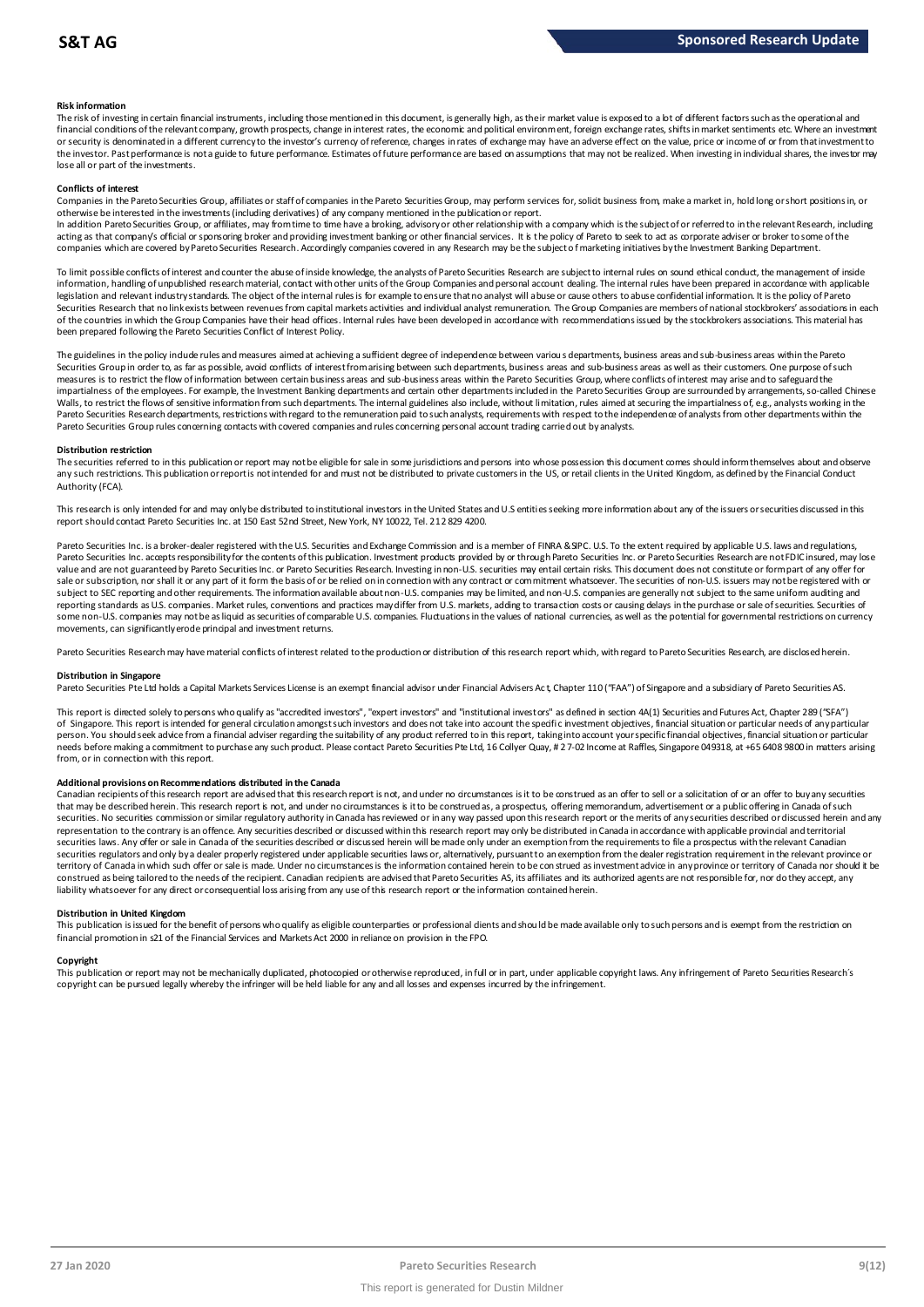## **Appendix A**

# Disclosure requirements pursuant to the Norwegian Securities Trading Regulations section 3-10 (2) and section 3-11 (1), letters a-b

The below list shows companies where Pareto Securities AS -together with affiliated companies and/or persons – own a portion of the shares exceeding 5 % of the total share capital in any company where a recommendation has been produced or distributed by Pareto Securities AS.

| Companies                  | No. of shares Holdings in % |       | Companies                 |           | No. of shares Holdings in % |
|----------------------------|-----------------------------|-------|---------------------------|-----------|-----------------------------|
| <b>Helgeland Sparebank</b> | 2,010,630                   | 9.63% | SpareBank 1Østfold Akersl | 1,140.010 | 9.20%                       |
| Pareto Bank ASA            | 14.902.985                  | 2134% | Sparebanken Vest          | 6.026.744 | 5.62%                       |

| <b>I GIGLY DAIIN AVA</b>   | <b>H.JUL.JUJ</b>            | <b>4.</b> UT / U | <b>UDAIGDAINGILYGJL</b>                                                                                                                                 | <b>0.040.1 TT</b>           | 0.0270 |  |
|----------------------------|-----------------------------|------------------|---------------------------------------------------------------------------------------------------------------------------------------------------------|-----------------------------|--------|--|
|                            |                             |                  | areto Securities AS or its affiliates own as determined in accordance with Section 13(d) of the US Exchange Act, 1% or moreof the equity securities of: |                             |        |  |
| Companies                  | No. of shares Holdings in % |                  | Companies                                                                                                                                               | No. of shares Holdings in % |        |  |
| <b>Helgeland Sparebank</b> | 2.010.630                   | 9.63%            | SpareBank 1SMN                                                                                                                                          | 1880.567                    | 145%   |  |
| Pareto Bank ASA            | 14.902.985                  | 2134%            | SpareBank 1Østfold Akersl                                                                                                                               | 1.140.010                   | 9.20%  |  |
| Selvaag Bolig ASA          | 2,172,147                   | 2.32%            | Sparebanken Møre                                                                                                                                        | 305,239                     | 3.09%  |  |
| SpareBank 1BV              | 1655.920                    | 2.63%            | Sparebanken Sør                                                                                                                                         | 433.149                     | 2.77%  |  |
| SpareBank 1Nord-Norge      | 3.241.405                   | 3.23%            | Sparebanken Vest                                                                                                                                        | 6.026.744                   | 5.62%  |  |

Pareto Securities AS may hold financial instruments in companies where a recommendation has been produced or distributed by Pareto Securities AS in connection with rendering investment services, including Market Making.

| Company                    | Analyst<br>holdings* | Total<br>holdings | Company                 | Analyst<br>holdings* | Total<br>holdings | Company                   | Analyst<br>holdings* | Total<br>holdings |
|----------------------------|----------------------|-------------------|-------------------------|----------------------|-------------------|---------------------------|----------------------|-------------------|
| AF Gruppen                 | $\mathbf 0$          | 18,475            | Höegh LNG               | 0                    | 3.890             | Sandnes Sparebank         | 0                    | 27,532            |
| Aker                       | $\mathbf 0$          | 1.021             | Ice Group               | 0                    | 88.410            | Scatec Solar              | 0                    | 35,750            |
| Aker BP                    | $\mathbf 0$          | 8.449             | Jæren Sparebank         | 0                    | 500               | Schibsted ASA B Aksjer    | 0                    | 538               |
| AKVA Group                 | $\mathbf 0$          | 1500              | Komplett Bank           | 0                    | 106,079           | Seadrill                  | 0                    | 14,319            |
| Atlantic Sapphire          | $\Omega$             | 2.105             | Kongsberg Gruppen       | 0                    | 34.184            | Selvaag Bolig             | 0                    | 3,000             |
| Avance Gas                 | 0                    | 4,580             | <b>KWS</b>              | 75                   | 75                | SpareBank 1BV             | 0                    | 22,700            |
| Axactor                    | $\Omega$             | 8.709             | Lerøy Seafood           | 0                    | 9.080             | SpareBank 1Nord-Norge     | 0                    | 27,025            |
| <b>BASF</b>                | 270                  | 270               | Mowi                    | 0                    | 1904              | SpareBank 1Ringerike Hade | 0                    | 500               |
| <b>B</b> onheur            | $\mathbf 0$          | 48.635            | <b>NORBIT</b>           | 0                    | 18.864            | SpareBank 1SMN            | 0                    | 17,865            |
| <b>BRABank</b>             | 0                    | 1371000           | Nordic Semiconductor    | 0                    | 6.000             | SpareBank 1SR-Bank        | 0                    | 30,040            |
| <b>DNB</b>                 | $\mathbf 0$          | 31,425            | Norsk Hydro             | 0                    | 99,051            | Sparebank 1Østfold Akersh | 0                    | 450               |
| <b>DNO</b>                 | $\mathbf 0$          | 414,788           | Northern Drilling       | $\mathbf 0$          | 5.060             | SpareBank 1Østlandet      | 0                    | 2.161             |
| DNO Bull ETN               | $\mathbf 0$          | 7.000             | Norwegian Air Shuttle   | 0                    | 40,447            | Sparebanken Sør           | 0                    | 15,840            |
| Entra                      | 0                    | 8.777             | Norwegian Energy Compan | 0                    | 300               | Sparebanken Vest          | 0                    | 5.684             |
| Equinor                    | $\mathbf 0$          | 6.495             | Ocean Yield             | 0                    | 34.967            | Sparebanken Øst           | 0                    | 1.500             |
| Europris                   | $\mathbf 0$          | 15,150            | <b>Odfjell Drilling</b> | 0                    | 1,949             | Stolt-Nielsen             | 0                    | 42,426            |
| Fjord1                     | $\mathbf 0$          | 50,000            | Okeanis Eco Tankers     | 0                    | 2,728             | Storebrand                | 0                    | 5,565             |
| Fjordkraft Holding         | 0                    | 8,000             | Orkla                   | 0                    | 19,278            | Subsea 7                  | 0                    | 1,162             |
| <b>Flex LNG</b>            | $\Omega$             | 1,032             | Panoro Energy           | 0                    | 6,170             | Telenor                   | 0                    | 2,661             |
| Frontline                  | $\mathbf 0$          | 11,730            | Pareto Bank             | 0                    | 1,279,375         | TGS-NOPEC                 | 0                    | 2,000             |
| Gjensidige Forsikring      | $\mathbf 0$          | 6,712             | PGS                     | 0                    | 11,756            | <b>VOWASA</b>             | 0                    | 3,281             |
| Golden Ocean Group         | $\Omega$             | 1744              | Pioneer Property        | 0                    | 2,050             | <b>XXL</b>                | 0                    | 9,279             |
| Grieg Seafood              | $\mathbf 0$          | 770               | Protector Forsikring    | 0                    | 14,385            | Yara International        | 0                    | 13,923            |
| Hafnia Limited             | $\mathbf 0$          | 10,000            | <b>REC Silicon</b>      | 0                    | 32,708            | Zenterio                  | 0                    | 78,865            |
| <b>Helgeland Sparebank</b> | 0                    | 4.127             | SalMar                  | 0                    | 380               |                           |                      |                   |

This overview is updated monthly (last updated 16.01.2020).

\*Analyst holdings ref ers t o posit ions held by t he Paret o Securit ies AS analyst covering t he company.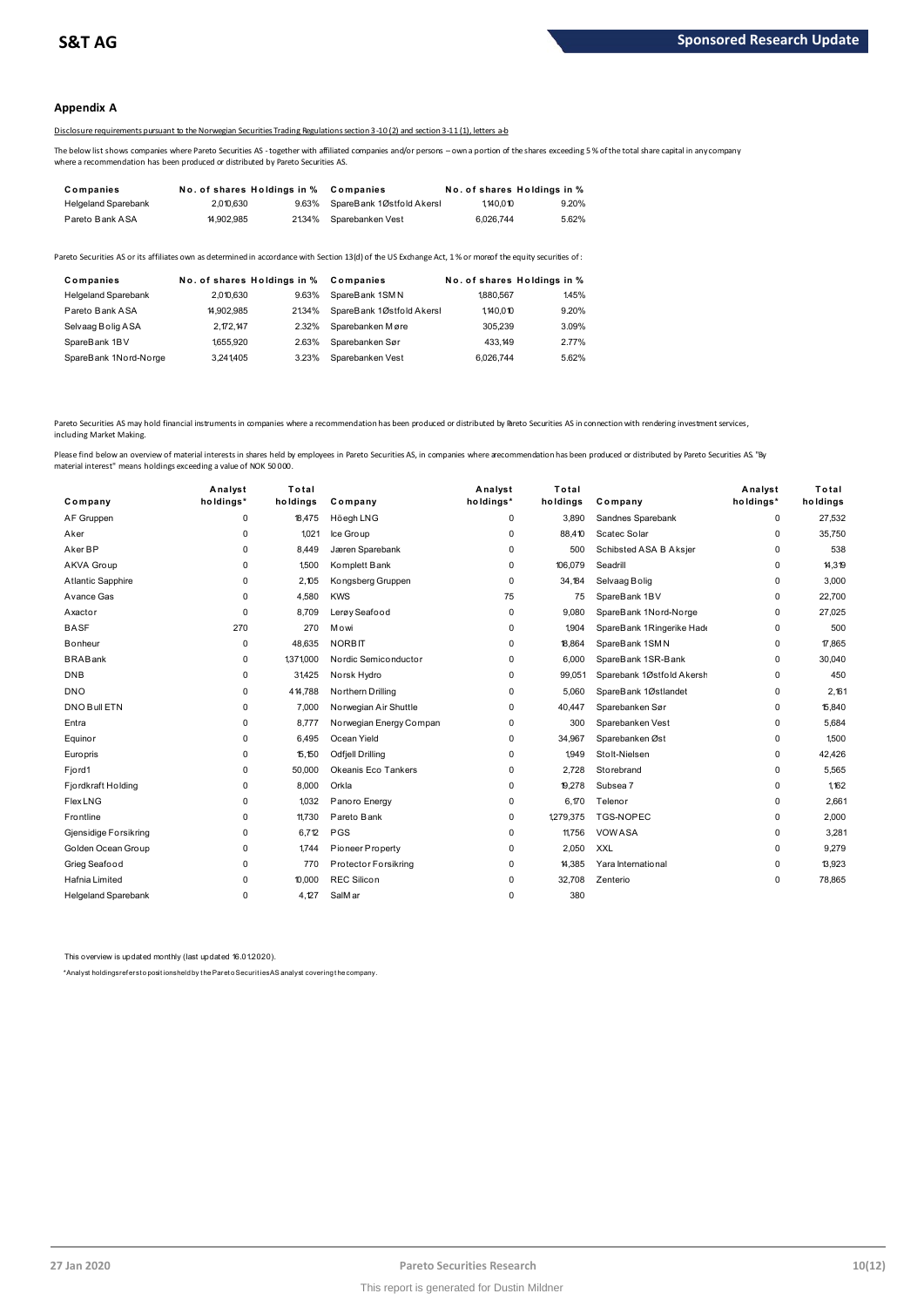# **Appendix B**

Disclosure requirements pursuant to the Norwegian Securities Trading Regulation § 3-11, letters e-f, ref the Securities Trading Act Section 3-10

Overview over issuers of financial instruments where Pareto Securities AS have prepared or distributed investment recommendation, where Pareto Securities AS have been lead manager/co-lead manager<br>or have rendered publicly

| or have rendered publicly known not immaterial investment banking services over the previous 12 months: |                                |                            |
|---------------------------------------------------------------------------------------------------------|--------------------------------|----------------------------|
| 2020Bulkers                                                                                             | GG. St. Kongensgade 100 og 106 | Norwegian Air Shuttle      |
| Advanzia Bank                                                                                           | <b>HafniaLimited</b>           | Nouveau Monde Graphite     |
| African Petroleum Corporation                                                                           | Hafslund E-CO                  | Ocean Yield                |
| Agder Energi                                                                                            | HKN Energy Ltd                 | <b>OKEA</b>                |
| Aker ASA                                                                                                | Hunter Group ASA               | Otiga Group                |
| American Tanker                                                                                         | Hörmann Industries             | Pareto Bank                |
| Andfjord Salmon                                                                                         | Ice Group                      | PetroTal                   |
| <b>Belships</b>                                                                                         | <b>ICWHolding</b>              | Pinewood Laboratories      |
| <b>BRAbank</b>                                                                                          | Kingfish Zeeland               | Pioneer Property Group     |
| Cabonline Group Holding AB                                                                              | LifeFit                        | ProvidencesInv. Mngmt Pty  |
| CentralNic Group                                                                                        | Lundin Petroleum               | Quest erre Energy          |
| <b>DNO</b>                                                                                              | Luxaviation Holding            | Shamaran Petroleum         |
| Erwe Immobilien                                                                                         | Monobank ASA                   | Sparebank 1Østlandet       |
| Euromicron AG                                                                                           | Navig8                         | Sparebanken Vest           |
| Exmar NV                                                                                                | Navigator Holdings             | Stolt Nilsen               |
| Filo Mining Corp                                                                                        | <b>NGEx Resources</b>          | TEMPTON Dienst leist ungen |
| Flex LNG                                                                                                | Norbit ASA                     | United Camping AB          |
| Floatel                                                                                                 | Northern Ocean                 | Vant age Drilling          |
| Genel Energy                                                                                            |                                |                            |

*This overview is updated monthly (this overview is for the period 3 1.12.2018 – 3 1.12.2019).*

# **Appendix C**

Disclosure requirements pursuant to the Norwegian Securities Trading Regulation § 3-11 (4)

# **Distribution of recommendations Disclosure requirements pursuant to<br>Distribution of recommendations**<br> $\begin{bmatrix} 0 & 0 \\ 0 & 0 \end{bmatrix}$

| Recommendation | % distribution |
|----------------|----------------|
| Buy            | 61%            |
| Hold           | 35%            |
| Sell           | 4%             |
|                |                |

| ---                                             |                |
|-------------------------------------------------|----------------|
| Distribution of recommendations (transactions*) |                |
| Recommendation                                  | % distribution |
| Buy                                             | 75%            |
| Hold                                            | 19%            |
| Sell                                            | 6%             |
|                                                 |                |

\* Companies under coverage with which Pareto Securities Group has on-going or completed public investment banking services in the previous 12 months This overview is updated monthly (last updated 16.01.2020).